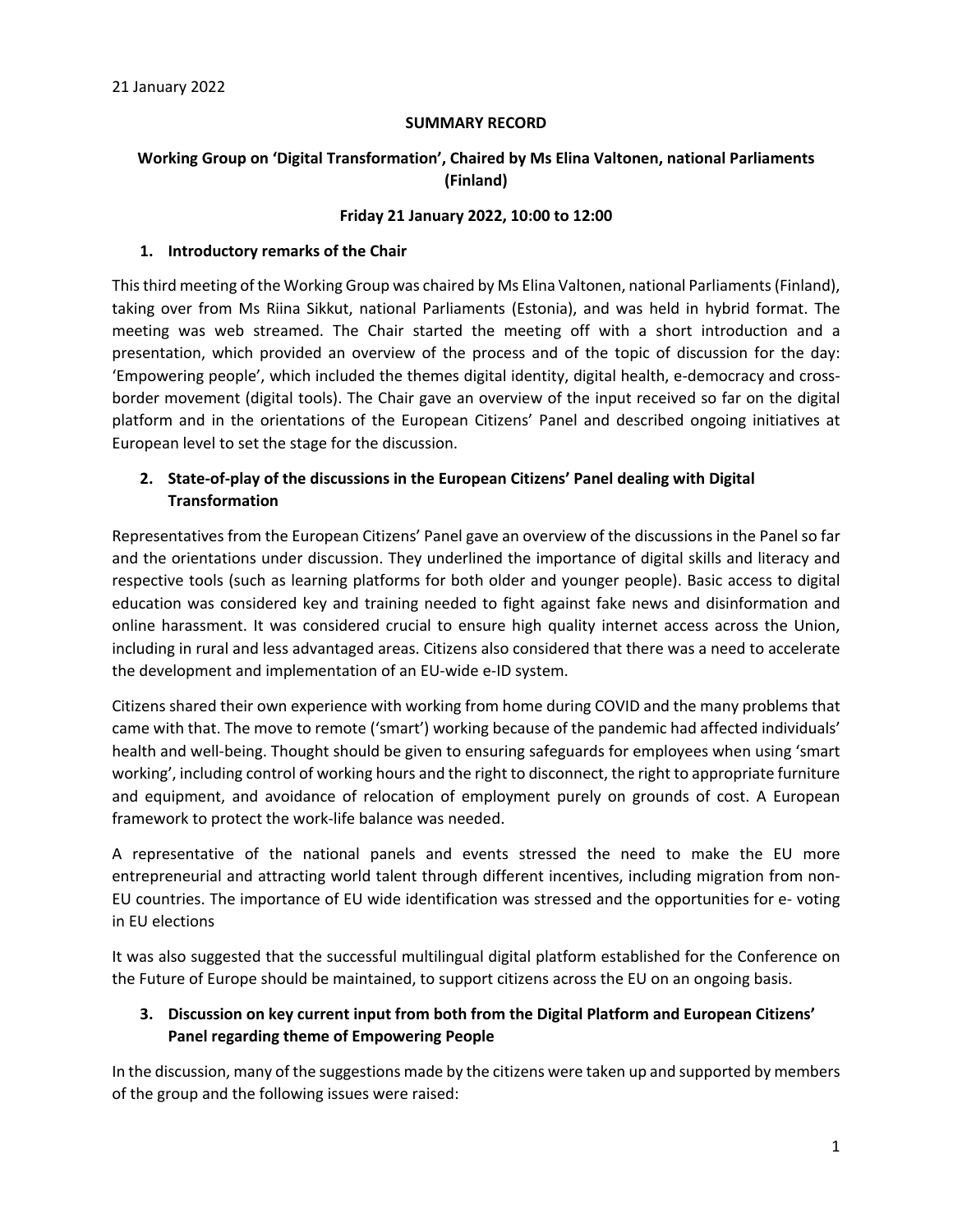### 21 January 2022

The importance of **digital health** in the work place in the context of health and safety at work and social dialogue, pointing to current ways of remote working leading to exhaustion and fatigue. There was a call for reviewing the legislation in place in particular on teleworking.

This point was reinforced by many speakers pointing to the detrimental effects of extended hours of teleworking and too much screen time more generally on **mental health** and calling for a right to disconnect and an EU framework that protects work-life balance.

Others pointed to the opportunities that come with **digital health** to make services more available in rural areas, but highlighted the need for digital skills for professionals and citizens for this to work.

The need to boost **digital skills** and **literacy** were are recurrent suggestions and the importance of digital literacy was raised in a number of different contexts. There is a need to close skills and knowledge gaps and empower people. The importance of digital literacy in protecting children and the more vulnerable users of the internet was raised.

The challenges relating to **accessibility and combating the digital divide** and ensuring that no one is left behind were underlined, suggesting that access to the internet should be a fundamental right. In this regard shortcoming of the Multilingual Digital Platform itself in terms of accessibility were pointed out.

One member relayed the results of the German citizens' panel, which had recommended the introduction of '**Digi Check'** that would measure to which extent companies and public administrations use digital innovation and respect citizens' data. Another recommendation related to the creation of a Platform integrating scientific information from TV and radio stations, options of exchange on information with translation, a 'European Facebook' and a kind of European ARTE.

Ensuring **access to the internet** also in rural and remote areas was seen as a priority, as was the need for harmonisation of digital standards to ensure economic growth.

**Transparency of algorithms** to make sure citizens' understand what happens with their data was brought up as well as missing transparency of private tools and the need to better control private companies. The need to speak with a single voice when **dealing with digital giants** was raised and to show that Europe has expectations that digital giants exercise in full transparency their social responsibilities beyond paying taxes.

Some members suggested that the EU needs to be a standard setter to ensure **digital sovereignty**, strategic independence and global competitiveness. The EU should set the rules for respecting human rights online, another suggestion was a digital rights charter. Investments are needed in infrastructure to provide safe access to digital services and to fully benefit from the digital potential.

In relation to **e-voting**, while some suggested piloting electronic voting systems (e.g. in next European Parliament elections), others considered that this does not really increase participation in voting. Crowdfunding of pilot projects to make more systematic and sustainable use of e-democracy in parallel with normal consultations was proposed.

The **digital wallet** and **digital ID** in EU were supported, as well as cross-boarder E services, which could allow EU citizens to log in to applications without having to go through big digital platforms that use their data for their own commercial purposes.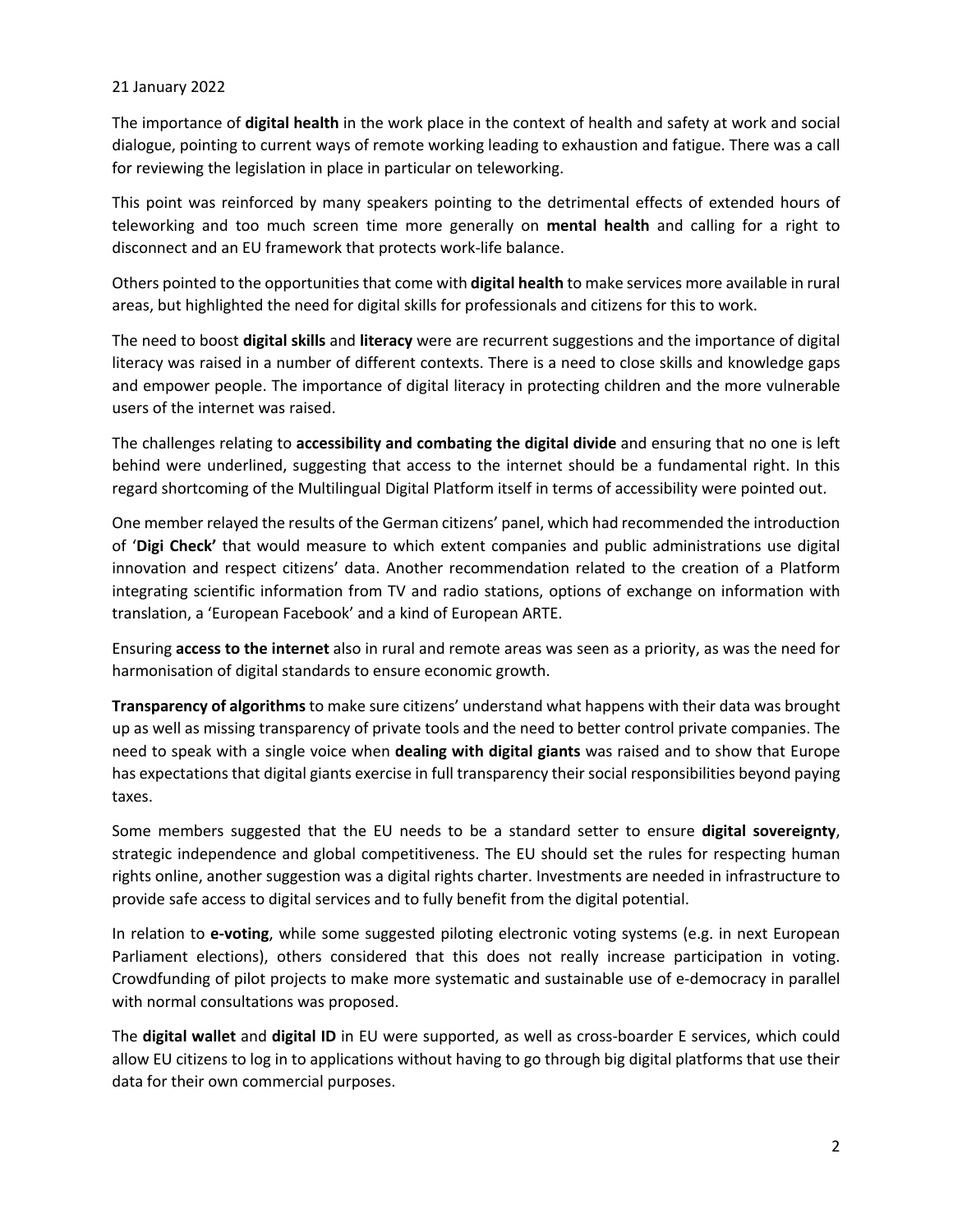### 21 January 2022

**Language barriers** were identified as an issue also in the digital world.

Importance of '**smart city'** and e-government initiatives for empowering citizens in the digital transition were mentioned as well as developing automated e-services providing information and answering citizens' questions, e.g. on healthcare or other issues.

As regards the need, recognised by several speakers, for clarity on what action is already under way at EU level to address the concerns raised, a useful tool was the European Parliament's Legislative Train Schedule on the Parliament's website, which provides information on the state of progress of ongoing work. It was however also underlined that ongoing legislative initiatives in the digital area (e.g. Artificial Intelligence Act, Digital Services Act and Digital Markets Act) are not the end of the story and do not render the suggestion unnecessary, but are part of an ongoing process.

### **Concluding remarks of the Chair**

The Chair thanked all for the fruitful discussion. The next working group meeting is planned to address the third theme identified for the digital transformation, namely 'Strengthening the Economy', focussing as in this meeting on input received on this theme via the Digital Platform and citizens' panels. Once the European Citizens' Panel made its recommendations (25-27 February in Dublin), the working group would meet to discuss those recommendations in March and would present its work at the plenary in March/April.

ANNEX: List of members of the Working Group on Digital Transformation